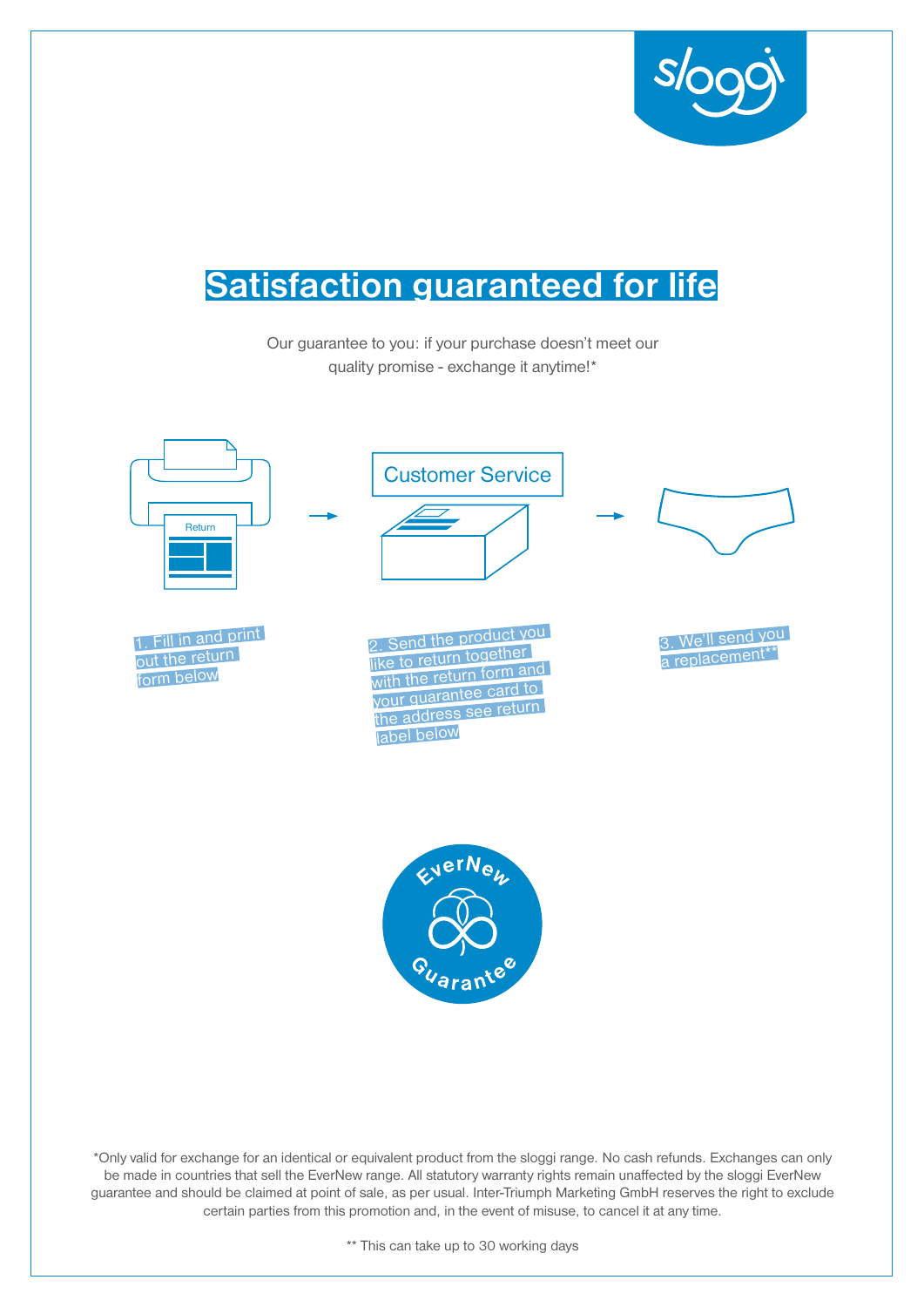## EVERNEW – RETURN FORM

Any questions? Call: 01793720330

HIPSTER

 $\Box$ 

4. Do not like fabric 5. Do not like styling 6. Material performance

7. Pilling 8. Colour Fading 9. Defective waistband 10. Defective seam 11. Does not fit well 12. Is not comfortable 13. Other reason

1. Contact Information Buyer

Email us: customer.services@triumph.com

| <b>1. Contact Information Buyer</b> |                     |     |                                                                          |             |  |                                                       |
|-------------------------------------|---------------------|-----|--------------------------------------------------------------------------|-------------|--|-------------------------------------------------------|
| Name<br>Address.<br>City.           |                     |     |                                                                          | Email       |  |                                                       |
|                                     |                     |     | 2. List item you are returning (please mark the style), including reason |             |  |                                                       |
| <b>MINI</b>                         | <b>BRAZIL PANTY</b> | TAI | Colour                                                                   | <b>Size</b> |  | Reason(s) of return:                                  |
|                                     |                     |     | Guarantee No.                                                            |             |  | 1. Too small<br>2. Too large<br>3. Do not like colour |

(16 Digits – Displayed on your personal guarantee

- - -

AND/OR store where product was purchased

card that came inside the packaging)

MAXI

 $\Box$ 

MIDI

 $\Box$ 

| 3. How would you like to handle your return/exchange?<br>I would like to receive as exchange (Please select): |                                                                       | <b>TANGA</b>                             | <b>MINI</b> | TAI |
|---------------------------------------------------------------------------------------------------------------|-----------------------------------------------------------------------|------------------------------------------|-------------|-----|
| The identical product<br>again please<br>(Please note: colour can not<br>be guaranteed!)                      | <b>P.A. PARTIES - 19</b>                                              | <b>Our Comments</b>                      |             |     |
| Size                                                                                                          | White<br>Black/dark<br>Colour<br>$\blacksquare$<br>don't care<br>Size | <b>MIDI</b><br><b>ANTI SALES AND LOT</b> | MAXI        |     |
| <b>4. Additional Comment</b>                                                                                  |                                                                       |                                          |             |     |

Please use clear tape to attach this return label to your package  $-$ 

| <b>RETURN LABEL</b> |                                                                                                                 | Please add correct postage |
|---------------------|-----------------------------------------------------------------------------------------------------------------|----------------------------|
|                     | Triumph International<br><b>Customer Services</b><br>Arkwright Road<br>Groundwell<br>Swindon<br><b>SN25 5BE</b> |                            |

5. Enclose the completed Return Form along with the sloggi product you would like to return and your personal guarantee card in a well-sealed box. Attach the Return Label to the outside and return through any UPS shipper or by insured mail.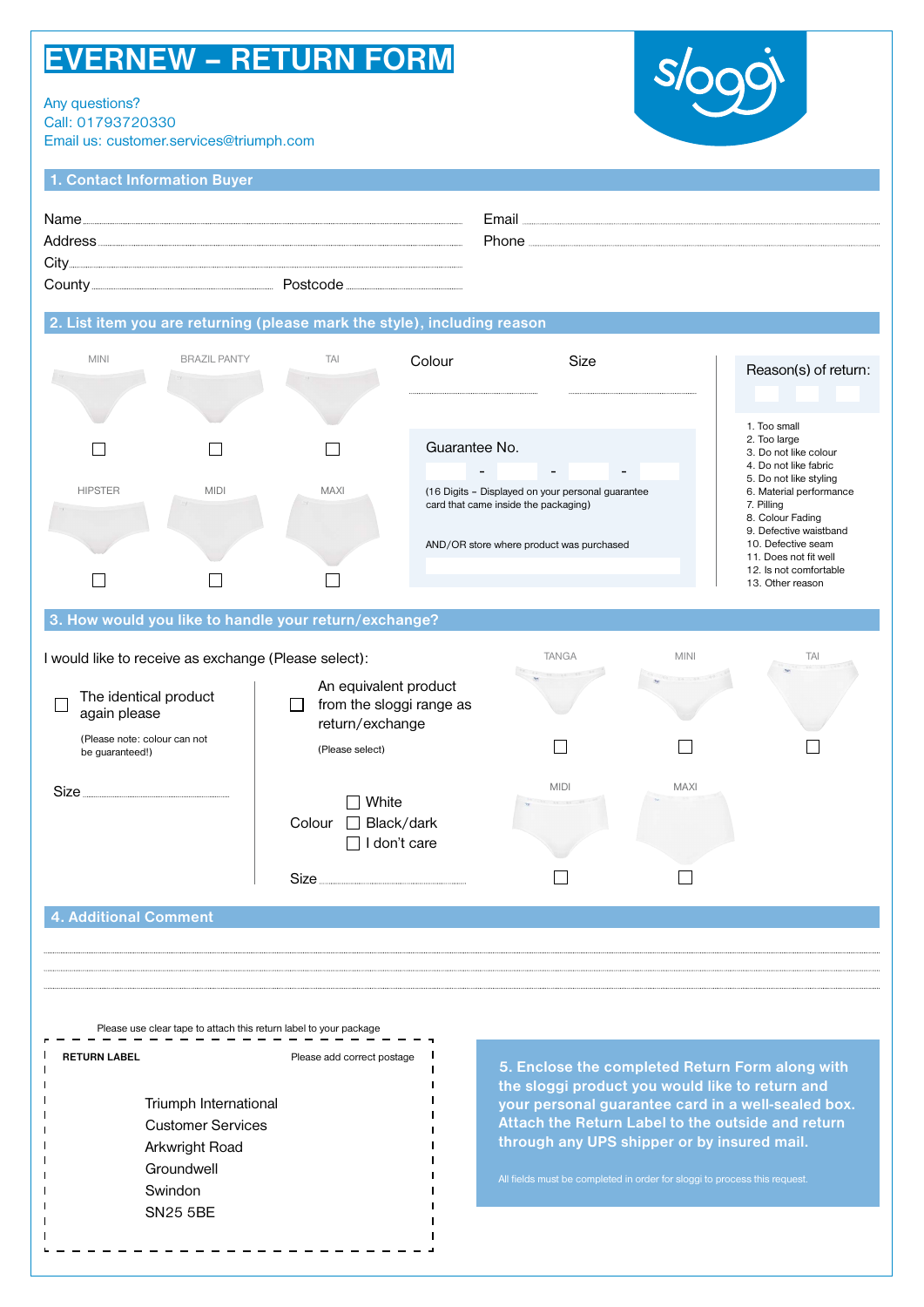## EVERNEW – RETURN FORM

### Any questions?

Call: 01793720330 Email us: customer.services@triumph.com



1. Contact Information Buyer

| Name<br>Address | <b>Email</b> Francisco |
|-----------------|------------------------|
| Citv.           |                        |

### 2. List item you are returning (please mark the style), including reason

| <b>NON WIRED BRA</b> | <b>WIRED BRA</b> | <b>SHIRT</b> | Colour                                                                                    | <b>Size</b>              | Reason(s) of return:                                                                |
|----------------------|------------------|--------------|-------------------------------------------------------------------------------------------|--------------------------|-------------------------------------------------------------------------------------|
|                      |                  |              |                                                                                           |                          |                                                                                     |
|                      |                  |              |                                                                                           |                          | 1. Too small                                                                        |
|                      |                  |              | Guarantee No.                                                                             |                          | 2. Too large<br>3. Do not like colour                                               |
|                      |                  |              | $\overline{\phantom{0}}$                                                                  | $\overline{\phantom{0}}$ | 4. Do not like fabric<br>5. Do not like styling                                     |
|                      |                  |              | (16 Digits - Displayed on your personal guarantee<br>card that came inside the packaging) |                          | 6. Material performance<br>7. Pilling<br>8. Colour Fading<br>9. Defective waistband |
|                      |                  |              | AND/OR store where product was purchased                                                  |                          | 10. Defective seam<br>11. Does not fit well                                         |
|                      |                  |              |                                                                                           |                          | 12. Is not comfortable                                                              |
|                      |                  |              |                                                                                           |                          | 13. Other reason                                                                    |

#### 3. How would you like to handle your return/exchange?

| I would like to receive as exchange (Please select):                                     | NON WIRED BRA                                                                                  | <b>WIRED BRA</b> | <b>SHIRT</b> |  |
|------------------------------------------------------------------------------------------|------------------------------------------------------------------------------------------------|------------------|--------------|--|
| The identical product<br>again please<br>(Please note: colour can not<br>be guaranteed!) | An equivalent product<br>from the sloggi range as<br>l 1<br>return/exchange<br>(Please select) |                  |              |  |
| Size.                                                                                    | White<br>Black/dark<br>Colour<br>$\mathbf{L}$<br>don't care<br><b>Size</b>                     |                  |              |  |
| <b>4. Additional Comment</b>                                                             |                                                                                                |                  |              |  |

Please use clear tape to attach this return label to your package  $-$  -  $-$ 

| <b>RETURN LABEL</b> |                                                                                                                 | Please add correct postage |
|---------------------|-----------------------------------------------------------------------------------------------------------------|----------------------------|
|                     | Triumph International<br><b>Customer Services</b><br>Arkwright Road<br>Groundwell<br>Swindon<br><b>SN25 5BE</b> |                            |

5. Enclose the completed Return Form along with the sloggi product you would like to return and your personal guarantee card in a well-sealed box. Attach the Return Label to the outside and return through any UPS shipper or by insured mail.